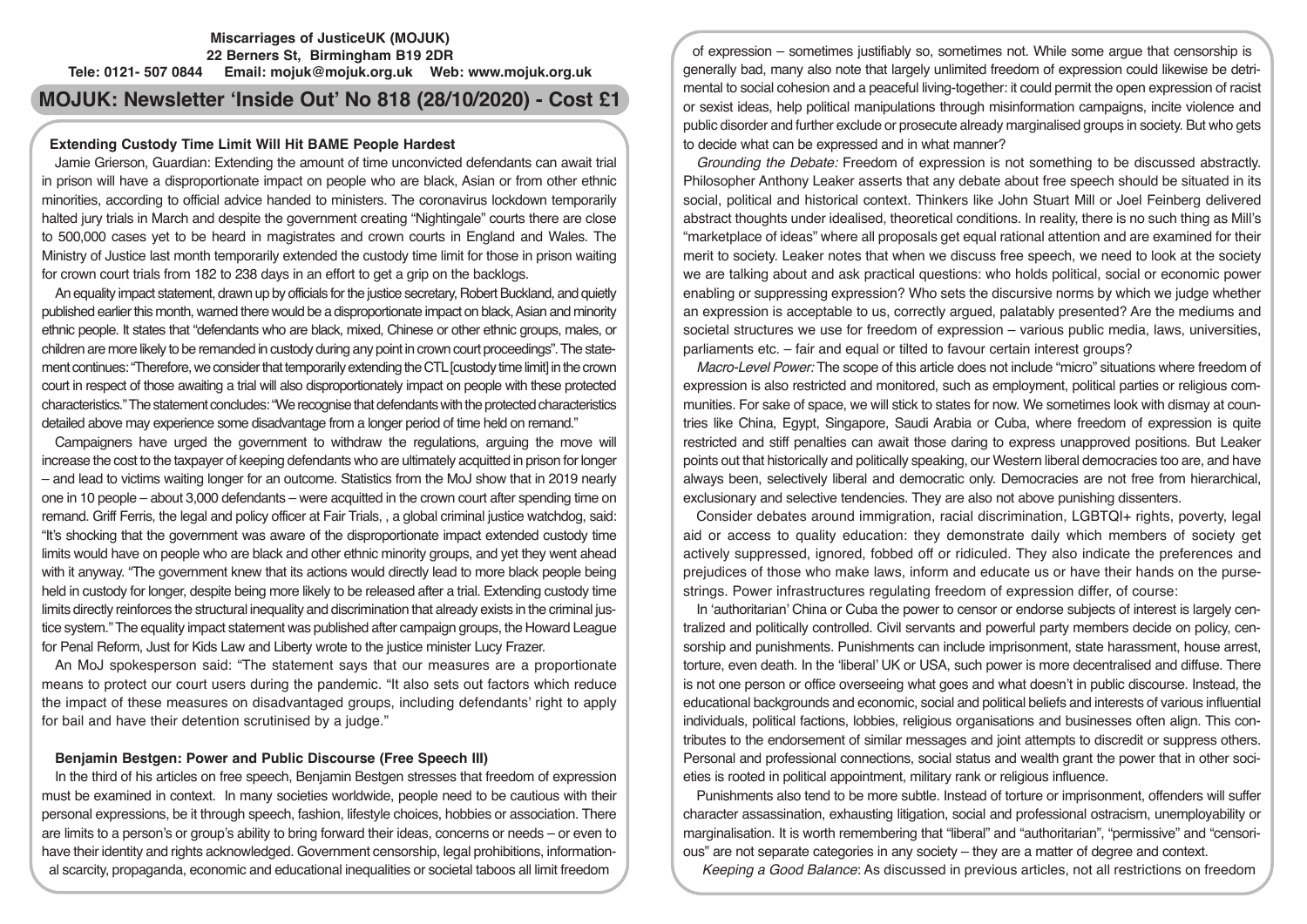of expression are bad. Some are needed for a reasonably peaceful co-existence. But the question of who can legitimately make decisions on matters of public expression or censorship is even more important in a liberal society than in one where power is more centralised. The billionaire owners of newspapers and TV stations enjoy arguably even less legitimacy to shape public opinion than a civil servant apparatchik tasked with censoring public expressions. The challenge and privilege for us all is to renegotiate in good faith regularly what freedom of expression means to us and what it should cover in the society we wish to live in.

## **'Time', the Shocking Film About a Family Torn Apart by the US Jail Industry**

Steve Rose, Guardian: 'This system breaks you apart. It is designed just like slavery to tear you apart. And instead of using the whip, they use mother time … The experience itself is just like when they used to hang people but barely hang them, and leave their feet just tiptoeing around in the mud." These are the words of Sibil Fox Rich, compelling subject of new documentary Time. She is talking about the US prison system, of which she has some experience. In 1997 she and her husband Robert Richardson were convicted of a bank robbery in Louisiana. She got 13 years but was released after three and a half; Robert was dissuaded by his lawyer from taking a plea deal. He got 60 years. That sentence would seem outrageously punitive elsewhere, but, for a black man in Louisiana, it is practically routine. "The white man keeps you there until he figures it's time for you to get out," says Rich's mother resignedly. But Rich refused to let the system break her family apart. Instead, she campaigned for her husband's release, in between raising her six sons, advocating for other families of the incarcerated, and building a career as a powerful public speaker and self-proclaimed "abolitionist".

America's prison system, its impact on black communities and its continuity with historic slavery, has come under renewed scrutiny in recent years, thanks to works such as Ava DuVernay's 13th, Michelle Alexander's The New Jim Crow, Douglas Blackmon's Slavery By Another Name, and Eugene Jarecki's The House I Live In. Time, directed by Garrett Bradley, is something different. Rather than giving us the big picture, it gives us the personal, emotional experience, and it shows how incarceration, like slavery, permeates every aspect of life, for those on the outside as well as those behind bars. Intimate and stirring, it is the work of an experimental artist more than a journalist – and has been recognised as such by awards juries since its premiere at this year's Sundance film festival, where it won Bradley the documentary directing prize.

The title is double-edged. As much as Time is about "doing time", it is about time itself: time passing, time wasted, time remaining. What really enables Time to explore these themes is the 18 years' worth of home videos that Rich shot while her husband was in prison, which Bradley skilfully integrates with her own footage. We see Rich's twin sons develop from a bump in her belly to college students. We see the birthdays, the playtimes and the family gatherings – things their father has missed. "They have absolutely no idea what it means to have a father in the house," Rich muses to the camera. And we see Rich herself grow from a regretful but spirited young woman into a resilient, complex older one – albeit with vulnerabilities still close to the surface. In one memorable scene, she stands before her church congregation and asks for forgiveness from all those she has made suffer. It's just one of many scenes that's missing from collective notions of crime and incarceration.

"I don't go out looking for stories; I meet people. I develop relationships with them, and that's how the projects come to fruition," says Bradley, who is currently in her native California, but has lived in Louisiana for the past 10 years. She doesn't feel her approach is any better than the

factual documentary one. The two can work in tandem to highlight the issues at hand. Besides, she adds, "don't you think that emotions are facts? Facts don't always become emotional, but I think in our bodies and our minds, the things that we feel become the truth." Had she taken a different approach, the film would never have happened. Bradley met Rich via her 2014 debut feature Below Dreams, a semi-documentary story about New Orleans millennials, cast via Craigslist. When one of her players was arrested, Bradley became close to his girlfriend, named Aloné. In 2017, she made a documentary short about Aloné, who was now engaged to her incarcerated boyfriend. That led her to Rich, who was effectively 18 years further down the same road. "She was maintaining her level of hope, but I think she was starting to feel kind of broken," says Bradley. "Her patience had been tested on an unprecedented level."

Bradley then began making another short documentary about Rich, she explains. On the final night of shooting, when she was packing up her gear, Rich said: "Hold on one second." Bradley recalls: "And she went to the other room and came back and had this small, black duffel bag that was filled with mini-DV tapes, and she said, 'I haven't watched this stuff since I shot it and I hope it's of some use to you.'" It was an emotional moment, says Bradley. Not necessarily in the context of her film (although it enabled it to become a feature), but in the trust Rich was placing in her, to safeguard her memories. In that sense, Time is more a collaboration between the two women than an orthodox documentary. That's the way she works, says Bradley. "I don't put work into the world that people who are in it haven't seen before the rest of the world has seen it. I think that's incredibly important, to get their blessing on something and it doesn't challenge the idea of authenticity at all. To have something be genuinely collaborative doesn't take away from it being authentic, or real, or even objective."

That level of trust is evident throughout Time (spoiler warning). Not least in the cathartic scene when Robert is finally released from prison, having had his sentence commuted. Fox meets him in a white limousine. They lock into a passionate embrace in the back. Next thing you know, they have no clothes on and are gazing at each other in postcoital bliss. It's tastefully handled, but you're struck by the fact that whatever has been going on, it has been going on in front of a cameraperson filming from the front seat. That was Bradley's cinematographer, Nisa East, she explains. "I was driving in my little Honda Civic right behind their car, driving and texting, and Nisa saying, 'It's getting really hot and heavy in here. You sure you want me to keep filming?' And I said, 'It's not up to me, it's up to Fox and Robert. Let them guide you.' So much of being a filmmaker is energy work. But what was most profound about that scene is that people have come to me and said it wasn't till that moment that they understood how much was lost."

There is another sense in which Bradley felt responsible when Rich handed over her home videos: "In Louisiana specifically, where Katrina obliterated a lot of family history, a lot of people don't have their past documented any more. And that feeds into ideas around the importance of the black archive in America. Oftentimes it is one of the only sources of evidence of who we are outside of an external gaze. It's a form of resistance to have your own archive." Bradley's work often crosses the boundaries between fiction, documentary and archive elements. Her 2017 film America, for example, sought to restock that lost archive of images of early 20th-century African American life, with filmed scenes of non-actors intercut with clips from 1913 silent The Lime Kiln Club Field Day – the oldest surviving feature with an all-black cast.

She has also worked in commercial film-making. She met Ava DuVernay on the set of her Louisiana-set series Queen Sugar, and later worked as assistant director on DuVernay's Central Park Five series When They See Us. "Like Fox, and like all great leaders, she has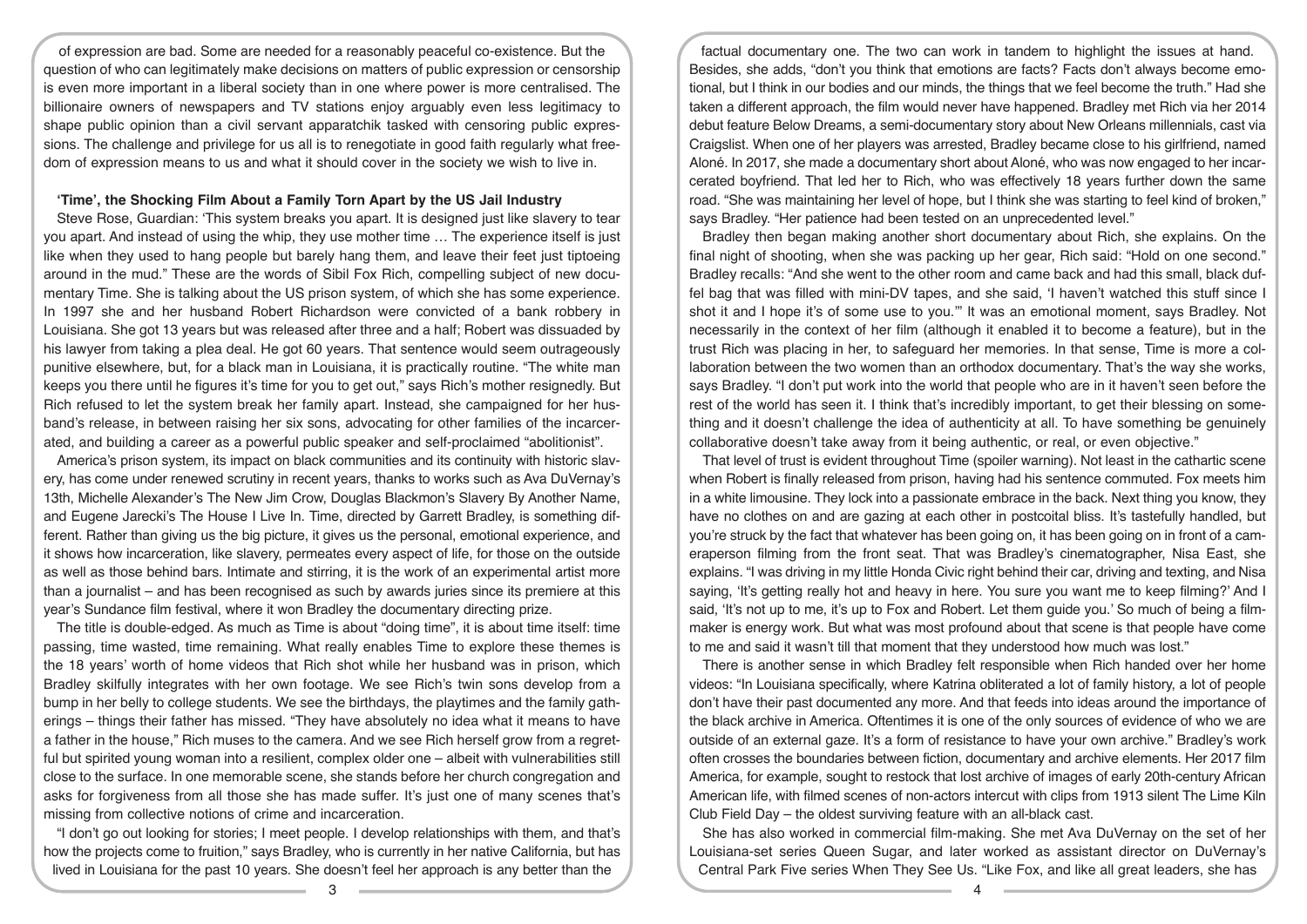a way of leading while also being generous and opening doors for people." She has a solo exhibition at New York's MoMA opening in November, and has been working for the past year on a documentary about tennis star Naomi Osaka. The future's looking bright.

Things have improved for the Rich/Richardson family, too. Unlike many ex-convicts, Robert had a stable home to return to. He and Fox now campaign together for families affected by incarceration and for prison reform. Technically, he is still not free, though: he will be on parole and under curfew for the next 40 years, Bradley points out. "So again, as Fox has said herself, you commit one crime in the state of Louisiana as a black family and they have you for life." What would she say to those who refuse to sympathise with Richardson? He is, after all, a criminal, and to many Americans the mantra is still: You do the crime, you do the time. "I think it goes back to forgiveness," says Bradley. "What do we gain as a society from excessive sentencing?" The sentencing is just the tip of the iceberg of an unjust system. "It's not really about the crimes, it's about many, many other things which we as a culture need to resolve if we want to live in a fair and just and equal society, and I believe that most of us do."

There are grounds for hope, she believes. One is the fact that racial injustice and America's prison-industrial complex are now mainstream topics. "They're being talked about in the media in the same way that Batman is being talked about, right?" Attitudes are changing: John Bel Edwards, Louisiana's governor since 2016, campaigned on prison reform and has granted 116 of the 164 clemency appeals made to him; his predecessor, Bobby Jindal, pardoned just 83 out of 738 during the previous eight years. Another more lasting reason is time itself. The progress that has been made over generations is visible in Time. Fox Rich's mother told her to dress nicely and try to make a good impression in court, and discouraged her from fighting for Robert's release. Fox herself chose to take on the system. Now Freedom, one of her twins, is a political science student, studying the criminal justice system with a view to having a hand in transforming it. "I'm incredibly optimistic," says Bradley. "I think we have to be. The system wins when we stop being optimistic."

#### **What Is the Covert Human Intelligence Sources Bill?**

Nadine Batchelor-Hunt, Each Other: The Covert Human Intelligence Sources Bill has received criticism from both Tory and Labour MPs – leading to 19 Labour MPs defying the party's leadership to vote against it. But why do some find it controversial? On Monday (5 October), the Covert Human Intelligence Sources Bill passed its second reading in Parliament by 182 votes to 20. Security minister James Brokenshire said in parliament that the Bill is intended to make Britain safer by ensuring that "operational agencies and public authorities have access to the tools and intelligence that they need to keep us safe", including from terrorists and serious organised crime groups. The minister added that undercover agents, known as covert human intelligence sources (CHIS), have played a "critical" role in disrupting terrorist plots, thwarting 27 terror attacks since March 2017.The proposed legislation includes protecting undercover police and MI5 agents from prosecution when they commit criminal offences as part of their work. Brokenshire has previously said of the Bill that "it may be necessary for agents to participate in criminal activity in order to gain the trust of those under investigation".

However, the Bill has been criticised for not explicitly prohibiting undercover agents from committing various serious crimes as part of their work. These include murder, torture, and sexual violence. Undercover agents have come under increasing scrutiny in recent years, after it was revealed that officers posing as activists in various environmentalist, anti-racist

and animal rights groups had formed sexual relationships with women they were spying on. A public inquiry into the actions of the undercover officers is set to begin in November. The justification behind the Bill is not entirely new as it follows a ruling in December 2019 where it was decided, albeit narrowly, that MI5 and other agencies are permitted to commit serious crimes. The Bill seeks to formally make the principle part of British law.

One of the most controversial cases regarding undercover officers is that of Bob Lambert, who fathered a child with one of the activists he was spying on when he posed as a left-wing animal rights campaigner in the 1980s. Lambert went on to desert the woman and his then two-year-old son, who recently received compensation from the Metropolitan Police. Lambert was later in charge of other undercover officers who he deployed to spy on anti-racist campaigners, including those connected with the family and friends of Stephen Lawrence. Security minister: 'It may be necessary for agents to participate in criminal activity'

In the Commons on Monday, Labour MP Yvette Cooper raised her concerns over the proposed legislation, calling on the government to use the provisions of the Human Rights Act to provide safeguards for the bill. She highlighted Article 3, which prohibits torture and inhuman or degrading treatment. Cooper added that "having safeguards is also in the interests of national security and of the intelligence agencies and the police".

Meanwhile, Labour's shadow home secretary Nick Thomas-Symonds wrote in the Independent on Sunday that the government must be "far more explicit" about the bill, and that "each and every authorisation should be notified to the commissioner in real time, so scrutiny can be robust and ongoing." Former Brexit secretary David Davis has also expressed concern over the bill, describing it as "ill thought-through", saying that Britain "shouldn't give more powers to our police than Americans give to the FBI."

Human rights organisations have expressed concern, too. Amnesty International has described the new legislation as resulting in what is effectively a "licence to kill". "[It] is deeply alarming that the proposed law does not explicitly prohibit MI5 and other agencies from authorising crimes like torture and killing," said Grainne Teggart, Amnesty International UK's Northern Ireland campaigns manager. "In Northern Ireland, we have seen the consequences of undercover agents in paramilitary organisations operating with apparent impunity whilst committing grave human rights abuses, including murder. "Such criminal acts do not become any less serious when placed on a legal footing." "[It] is deeply alarming that the proposed law does not explicitly prohibit MI5 and other agencies from authorising crimes like torture and killing."vGrainne Teggart, Amnesty International UK's Northern Ireland campaigns manager.vElsewhere, Maya Foa, a director at human rights organisation Reprieve, told the BBC: "Our intelligence agencies do a vital job in keeping the country safe, but there must be common sense limits to their agents' activities, and we hope MPs will ensure these limits are written into the legislation."

#### **If an Englishman's Home is his Castle, his Clothes are his Suit of Armour**

Dijen Basu QC, UK Police Law Blog: Pile v Chief Constable of Merseyside Police [2020] EWHC 2472 (QB) concerned what many might consider to be the tail end of just another good night out. The claimant got into a taxi on 22 April 2017, in an advanced state of intoxication, and the taxi driver rang 999 to report that she had started abusing him and 'kicking off'. She vomited all over herself and over the back of the taxi. Officers responding to this unfortunate misunderstanding found her covered in vomit, including in her hair. They arrested her for the offence of being drunk and disorderly. At the police station, Ms Pile was flailing her arms with the attention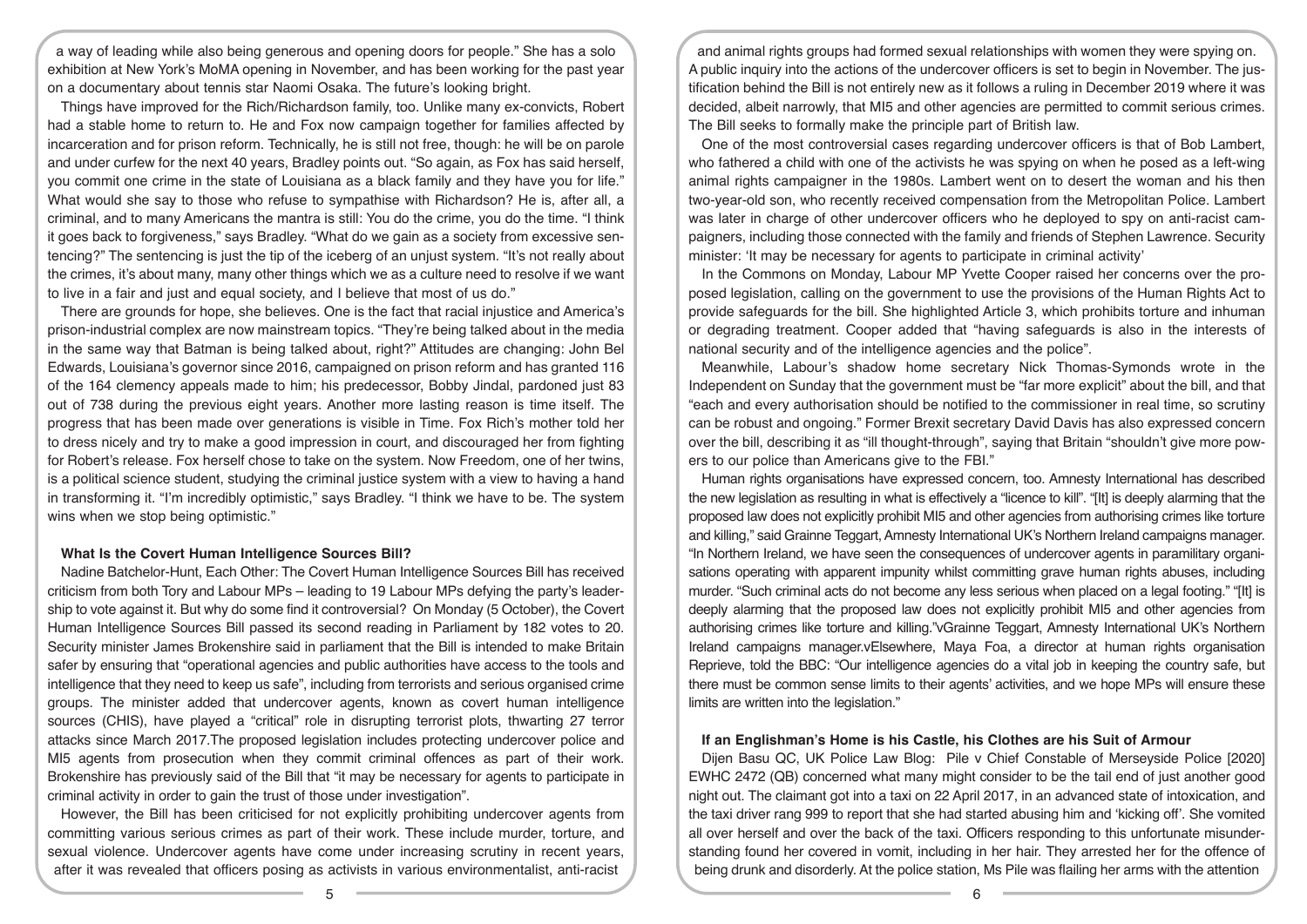of striking the officers accompanying her. She later accepted a £60 fixed penalty notice as an alternative to being prosecuted. For many, the story would have ended there...

*The Issue:* The claimant did not, however, leave it there. By the time the matter reached Mr. Justice Turner, on appeal from Mr. Recorder Hudson sitting in the County Court in Chester, he identified this important issue of English constitutional law, never before determined by the High Court, at [1: "Cheryl Pile brings this appeal to establish the liberty of inebriated English subjects to be allowed to lie undisturbed overnight in their own vomit soaked clothing. ... She had emptied the contents of her stomach all over herself and was too insensible with drink to have much idea of either where she was or what she was doing there. Rather than leave the vulnerable claimant to marinade overnight in her own bodily fluids, four female police officers removed her outer clothing and provided her with a clean dry outfit to wear."

Some have opined that this is not the right way to describe "a vulnerable claimant" but, other than her excessive alcohol consumption, there is no indication in the judgment of the claimant having been inherently otherwise vulnerable. The commentators who have leapt to her defence and who have deprecated the opening paragraph of the judgment would, no doubt, express precisely the same worthy sentiments in the case of a drunk and disorderly man who had behaved in exactly the same way, ending up in the same sorry state as Ms. Pile did, and who had been vulnerable through drink and the soiling of his clothes.

Others might, however, share Mr. Justice Turner's view. Among them might be the taxi driver, who had the pleasure and cost of cleaning the claimant's vomit from his taxi, instead of driving it in order to earn his living. He might be joined by the police officers, who had to deal with the claimant in the state into which she had chosen to drink herself, including the four female officers, doing their job, who later had to answer in court accusations of having assaulted and violated her human rights for having changed her into clean clothes.

In his judgment, Mr. Justice Turner noted, as a comment separate from his reasoning, that [3]:- "some members of the public may well have found it to have been a grotesque result if a woman who: has rendered herself insensible through drink; abused an innocent taxi driver; behaved aggressively to police officers trying to do their job and vomited all over herself should then be found to be entitled to compensation because those same officers, as an act of decency, had then changed her into clean and dry clothing at a time when she was too drunk to know or care." When a judge explains what "some" members of the public "may well" think, she or he is in fact saying that every single right-minded citizen (apart from the claimant) definitely thinks this. Happily though, when a point of high constitutional principle is at stake, the law of England and Wales is blind to such trifling concerns.

*The Arguments on Appeal*: The claimant complained that police officers should have "monitored [her] until such time as [she] could safely remove her own clothes". Mr. Justice Turner described this complaint as "risible". 'Risible' means 'provoking laughter through being ludicrous'. 'Ludicrous' means 'so foolish, unreasonable, or out of place as to be amusing'. Seasoned advocates know that, when a judge describes your argument in this way, it is time to think of a completely new, and far better, argument. Such a pronouncement is about a '7' on the judicial Richter scale. The claimant argued that the police have no "power" to change the clothing of a detainee incapacitated by drink, however contaminated such clothing may be by bodily fluids. She contended that this applies even where leaving the detainee in her own clothes posed a hygiene risk to her and to those coming into contact with her and notwithstanding the degrading condition in which she would otherwise be left to spend the rest of the night wallowing in her own vomit or worse. For a number of female offi-

cers to change her into clean clothing, using no more force than necessary, and without objection from her, amounted to a trespass to her person, it was argued. This, the judge said, was a "brave proposition". Seasoned advocates know that when a judge says this, he or she is not complimenting you. When a judge describes a proposition you adumbrate in this way, she or he has run out of hyperbole, short of expletives, with which to describe how 'risible' the proposition really is and you should self-isolate / socially distance from it immediately.

The claimant relied on s.54(6C) of Police and Criminal Evidence Act 1984, which provides that: "A constable may only seize clothes and personal effects in the circumstances specified in subsection (4) above" as a prohibition on removing her vomit-soaked clothing at all. The s.54(4) conditions are that the custody officer believes that the detainee may use the clothes and personal effects to cause physical injury to himself or another, to damage property, to interfere with evidence, or to assist him to escape or that he has reasonable grounds for believing that they may be evidence relating to an offence. Nowhere do the s.54(4) conditions include the fact that the clothes are vomit-soaked, ergo their removal and replacement with nice clean clothes is an assault, so the argument boldly goes. (NB: a 'bold' argument is a 'brave' or 'risible' one).

Not so, said the judge, pointing to the combined effect of ss.54(6A) – (6C), inserted by s.147(b) of the Criminal Justice Act 1988. S.54(6A) broadens the power to search those in police detention, geographically, to those not in a police station, temporally, to "any time" and, personally, to any constable, for the specific purpose of ascertaining whether the detainee has with him anything which he could use to cause physical harm to himself or another. S.54(6B) empowers a constable to seize anything found in such a search, but makes this power subject to s.54(6C). The function of s.54(6C) is therefore to circumscribe the powers of seizure in a search of a detainee other than by a custody officer on the detainee's arrival at a police station, having been arrested elsewhere. It does not create a freestanding right on the part "of inebriated English subjects to be allowed to lie undisturbed overnight in their own vomit soaked clothing", whatever the claimant's unique wishes.

The judge also pointed to para 8.5 of PACE Code C which provides:- "If it is necessary to remove a detainee's clothes for the purposes of investigation, for hygiene, health reasons or cleaning, removal shall be conducted with proper regard to the dignity, sensitivity and vulnerability of the detainee and replacement clothing of a reasonable standard of comfort and cleanliness shall be provided." Part of the care of a detainee may involve the replacement of soiled clothes.

*Human Rights Violation:* The claimant also argued that her article 8 right to respect for her private life had been violated by her being placed in a police cell monitored by CCTV and by the removal and replacement of her clothes. She also contended that a male inspector had violated her article 8 right in the following circumstances: after the female officers had removed the claimant's clothing, she had continued to struggle and they had left the cell with her soiled clothes in a bag, without putting clean clothes on her but leaving them out for her. The inspector had looked through the hatch of the cell door to check on her well-being, not being aware that his colleagues had had to leave her in her underwear (they later dressed her).

The judge pointed to the proviso in article 8 para 2, which permits proportionate interference by a public authority, such as a police officer, where it is in accordance with the law and is necessary in a democratic society in the interests of protection of health or the protection of the rights and freedoms of others. The claimant had required monitoring because of her behaviour and because of her intoxication. Indeed, she had lost her balance in the cell and banged her head (while monitored – so that officers were able to render assistance, seeing her fall on the remote link), sustaining injury for which she had required hospital treatment. Tellingly, although she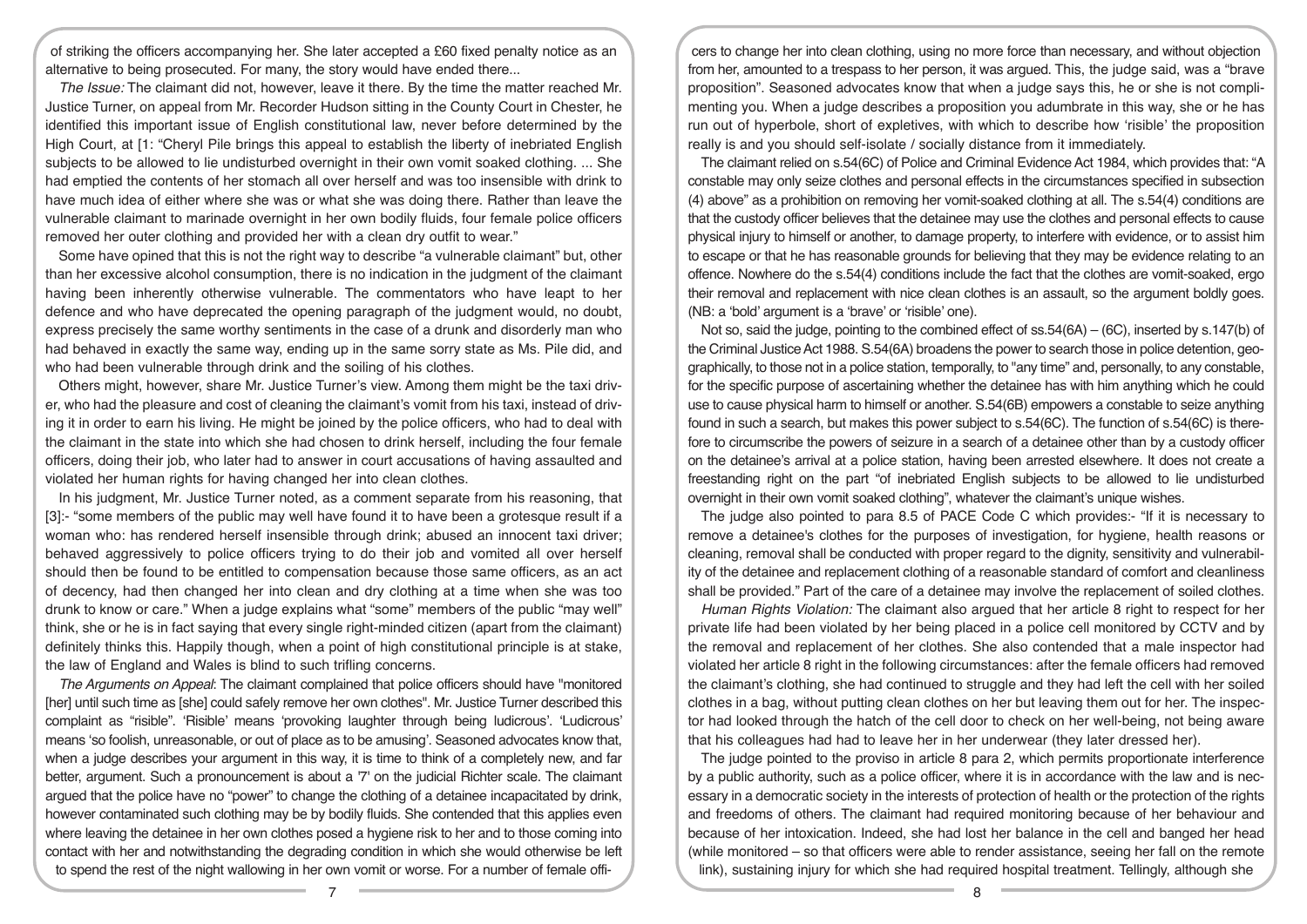had (unsurprisingly) sued the force in negligence in respect of this injury, the dismissal of this head of claim by the Recorder had "remained wisely unchallenged in this appeal". Perhaps this claim was too risible and bold to persist in, even for the brave representatives of the claimant.

The claimant finally argued that the involvement of four (female) officers in changing her clothing amounted to a breach of her article 8 right in the light of annex A11(c) of PACE Code C which provides:- "When strip searches are conducted: (c) except in cases of urgency, where there is risk of serious harm to the detainee or to others, whenever a strip search involves exposure of intimate body parts, there must be at least two people present other than the detainee. The presence of more than two people, other than an appropriate adult, shall be permitted only in the most exceptional circumstances…"

The judge found that the use of four officers (rather than two) had been justified by the circumstances and by the fact that the claimant had been struggling. Fewer officers might have found it harder to control the claimant and may therefore have sustained injury. The officers who dealt with the claimant neither assaulted her nor violated her human rights. They took reasonable care of her, including her medical needs (having fallen over and banged her head) and her hygiene and welfare needs, lying in vomit-soaked clothes. It is a pity that it took a court decision (on appeal from another) to establish something that some members of the public may well have found to have been obvious. Officers can act with confidence in similar cases to this one in the future without fear of 'brave' or 'risible' claims.

### **Lord Kerr: 'Respectable Arguments' for Both Jury and Non-Jury Trials**

Owen Bowcott, Guardian: After reading law at Queen's University in Belfast, Brian Kerr worked first as a barrister and then a judge in Northern Ireland's courts throughout the Troubles. Serious criminal cases at the time were tried in non-jury Diplock courts, introduced to prevent intimidation by paramilitaries. The idea of using judge-only trials as a means of tackling the massive backlog of crown court cases that accumulated in England and Wales during the pandemic has resurfaced in recent months. Restarting jury trials has proved difficult because of the need for physical distancing.

Lord Kerr, while not proposing their adoption, believes there are "respectable arguments" to be made for both types. Diplock courts had two important features, he said: the judge was required to give "a fully reasoned [decision] why he or she reached a particular verdict and there was an automatic right of appeal". "In my experience, the court of appeal [in Belfast] was utterly scrupulous in examining judgments," Kerr added. "It will require the verdict of history but it was suggested by such distinguished civil libertarians as Sir Louis Blom-Cooper that the non-jury system was in some senses superior to the jury trial."

By contrast, Kerr regards the introduction of internment without trial, which ran from 1971 to 1975, as "now generally recognised as calamitous for the rule of law". It has, he added, "been said that it was the best recruiting sergeant for the IRA". He recently delivered a unanimous ruling overturning the legality of interning Gerry Adams, the former Sinn Féin leader, nearly 50 years ago. The case turned on whether or not Willie Whitelaw, then Northern Ireland secretary, had personally considered whether to intern Adams as required by the Detention of Terrorists (Northern Ireland) Order 1972. "It's ironic," Kerr said, "that some of the criticism suggested that we [on the supreme court] ought to have been aware of the political inconvenience of our decision … And this falls from the mouths of people who complain about the court being influenced by political decisions."

As lord chief justice of Northern Ireland during the Troubles, he and his family became accustomed to having armed officers from his close protection unit living in his garden 24 hours a

day, 365 days a year. Asked to choose which had been his most important case, Kerr opted for the 2018 legal challenge brought by the Northern Ireland Human Rights Commission, which ultimately led to reform of abortion laws. Four of the seven justices – Lady Hale, Lord Mance, Lord Kerr and Lord Wilson – said the restrictive law was incompatible with human rights legislation in prohibiting abortion in cases of rape, incest and fatal foetal abnormality.

Recalling the case, Kerr said: "One only has to read the dreadful circumstances of the young women who were courageous enough to give … an account of their experiences in order to be struck how dreadful those experiences were. These were young women who were told at a relatively early stage in their pregnancy that their expected baby would not survive and it was considered by the medical profession in Northern Ireland that it was not open to them to take a step to intervene in that situation. They had to experience the congratulations of people who did not know the circumstances of their pregnancy. They had to, in two cases, carry the child knowing they would not survive … It was an extremely important case and one which I was very pleased to be part of." Having stood down from the supreme court, Kerr, now 72, will do arbitration and mediation work. Unlike many of his senior judicial colleagues, he is a peer. "When this dystopian nightmare [of Covid-19] ends … I might go back into the House of Lords to make a bit of mischief," he said. "None of the [other] supreme court [justices] have translated to the [upper house], which I think is regrettable. Many would give very useful contributions."

### **UK Needs Judges to Limit Government Power, says Lord Kerr**

Owen Bowcott , Guardian: Longest-serving supreme court justice says healthy democracy requires checks on ministers. The last thing the country needs is a government in which ministers exercise "unbridled power", the UK's longest serving supreme court justice has said. In a forthright defence of the courts system, Lord Kerr of Tonaghmore, who stood down at the end of last month, said judicial checks on the government were part of a healthy democracy. Kerr said he understood why governments became "irritated" by legal challenges but warned that attacking lawyers was "not profitable". His comments follow criticism from the prime minister, Boris Johnson, and the home secretary, Priti Patel, of "activist" and "lefty human rights" lawyers whom they blame for obstructing immigration controls and "hamstringing" the criminal justice system. The government has also created a panel of experts to examine how judicial review challenges are dealt with by the courts, saying it wants to balance the right of citizens to question government policy in court against the executive's ability to govern effectively.

Kerr, a former lord chief justice of Northern Ireland, joined the supreme court in 2009, when it was first formed, and served for 11 years. In an interview with the Guardian, he dismissed Patel's description of the profession. "Lawyers are not activists," he said. "They are re-activists. People bring problems to lawyers and lawyers decide whether they can be fitted into some sort of legal framework in which a legitimate challenge can be taken. "I can understand the government is less than pleased when challenges are made to decisions they have taken frequently after very considerable deliberations … But it doesn't seem to me that attacking lawyers who provide the services that allow those challenges to be made … is particularly profitable."

Ministers might be "irritated by legal challenges which may appear to them to be frivolous or misconceived", Kerr said. But, he added, "if we are operating a healthy democracy what the judiciary provides is a vouching or checking mechanism for the validity [of] laws that parliament has enacted or the appropriate international treaties to which we have subscribed … The last thing we want is for government to have access to unbridled power." However, for ministers, he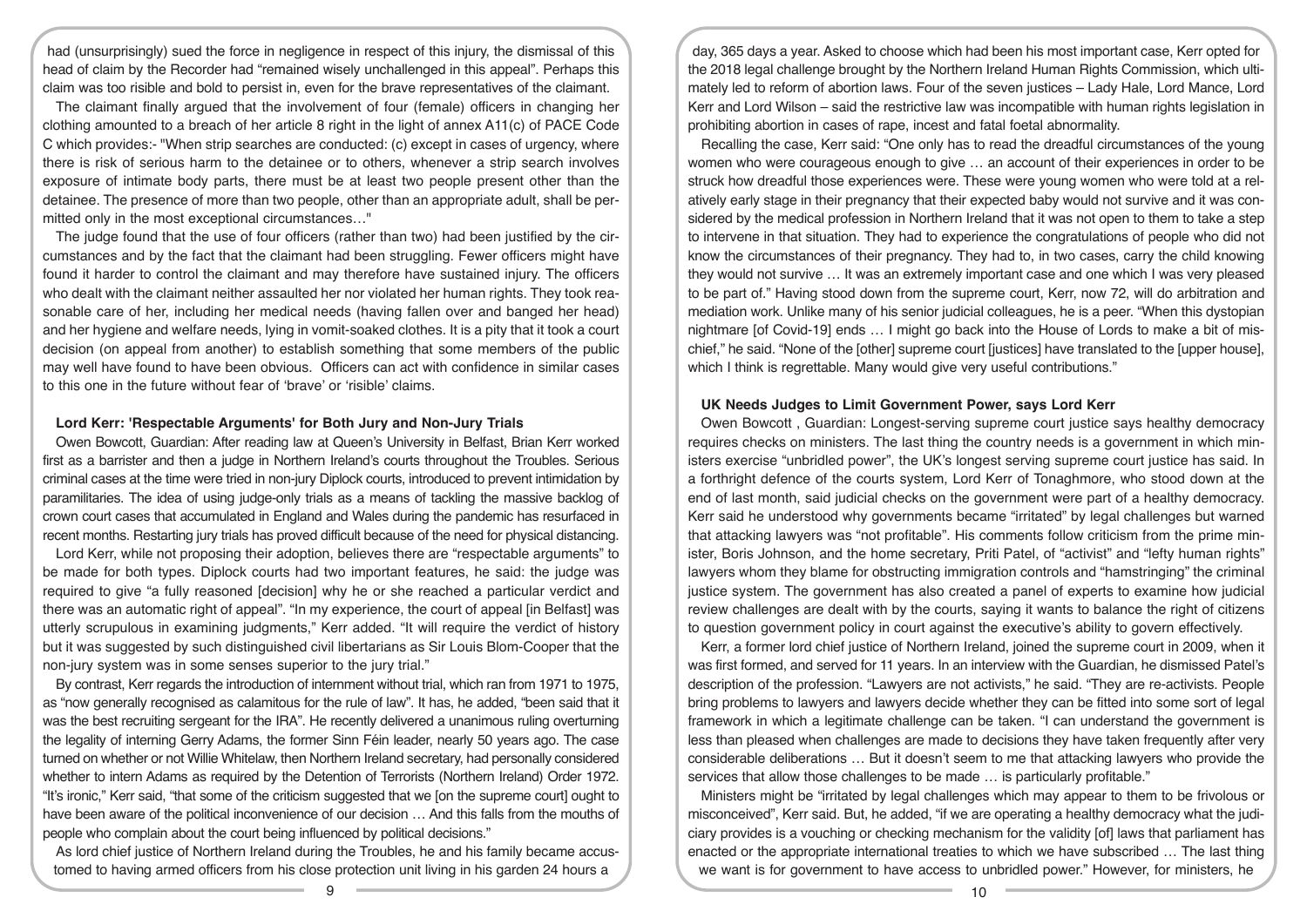acknowledged, "on a day-to-day basis that's a difficult message. They want to get on with the business of government and they don't want the interference. "Parliament is certainly sovereign … When the government acts in excess of the powers [parliament] has decided, it's entirely healthy and entirely appropriate that there be some institution to point this out."

The Human Rights Act, he explained, was often an example of that process. "It's parliament," he said, "which has said to the judges, 'Please look at this legislation and tell us whether it's compatible with the European convention [on human rights].'" Kerr said he "fully agreed" with comments made by the former president of the supreme court Lord Neuberger, who last week said that the internal market bill, which enables the government to breach international law and exempts some of its powers from legal challenge, was in danger of driving the UK down a "very slippery slope" towards dictatorship or tyranny.

#### **Empty Streets During the Pandemic Make it Harder to Follow Suspects, Says MI5 Chief**

Fiona Hamilton, The Times: Spies have found it more difficult to trail suspects during the pandemic because of the empty streets caused by lockdown, the director-general of MI5 revealed yesterday. Ken McCallum, who took over the security service in April, also revealed that would-be terrorists were altering their plans because there were fewer crowds to target. Detailing how MI5's activities had changed, Mr McCallum said his officers spent significant amounts of time on the near-empty streets and "covert surveillance is not straightforward".

The agency's adversaries were aware that Covid-19 had "turned the world upside down" and there was a risk that they would deploy biological, chemical or radiological materials in a future attack, he warned. The authorities had been alive to that risk for years, however, and it was not yet "upon us". The pandemic is creating fresh work for the agency as it seeks to protect the research into a coronavirus vaccine.

In July Britain accused the Russian state of trying to hack into its vaccine research. Mr McCallum would not say whether there had been further attempts by other states but acknowledged that "the global prize of having the first useable vaccine is a large one". Mr McCallum, 45, who studied mathematics at university and has worked for MI5 for nearly 25 years, including managing counterterrorism before and during the 2012 London Olympics, became the youngest head of the security service when he took over from Sir Andrew Parker.

He revealed that the security service was increasing efforts to counter hostile activities by China. He said Russia's activities caused the "most aggravation" to the UK at present but that China, which had tried to steal UK intellectual property and target technology and infrastructure, represented the greatest long-term threat. Both were growing in severity and complexity. "If the question is which countries' intelligence services cause the most aggravation to the UK in October 2020, the answer is Russia," Mr McCallum, who led MI5's response to the novichok attack on Sergei Skripal in Salisbury, said. "If the question is which state will be shaping our world across the next decade, presenting big opportunities and big challenges, the answer is China. "You might think in terms of the Russian intelligence services providing bursts of bad weather, while China is changing the climate."

Mr McCallum said MI5 was using artificial intelligence to mine mountains of data on phones and computers for terrorist-related images such as the Islamic State flag. He said such use of technology was essential when police and spies had 14 days to charge or release suspects, placing them in a "race against the clock". Artificial intelligence was also being used to comb CCTV and would be harnessed to try to predict the behaviour of suspects, he added. However, large amounts of activity still took place in the "real world". "We spend our days and nights

planting microphones in attics, doing surveillance on the streets, meeting human sources, out and about in the real world — the kind of things I spent my twenties doing," Mr McCallum said. "We are completely used to operating in secret and away from special buildings."

The intelligence services faced a "nasty mix" of trying to combat increased state-backed hostile activity on top of the terrorism threat, he said. While Islamist extremism remained the largest threat by volume, the threat from the extreme right was increasing. Of the 27 late-stage terrorist plots disrupted by MI5 and counterterrorism police since 2017, eight related to the extreme right. Mr McCallum, who is from Glasgow and is married with children, said: "Whenever my phone rings late in the evening, my stomach lurches in case it is one of those awful moments." He pledged to use social media to attract a broader range of recruits and said Black Lives Matter protests had prompted discussions about diversity.

### **Civilised Societies Trade the Certainty of Absolutism for the Prospect of Justice**

Nicholas Reed Langen, Justice Gap: If we have learnt anything from the recent months spent oscillating between various degrees of lockdown, it is that certainty should be a touchstone of government policy. At the beginning of the first lockdown, the rules were clear and understood, so public adherence was widespread. Apart from the rogue hikers in the Peak District, hunted down by police drones, there was little to complain about, with most people diligently hunkering down and hoping to wait the virus out.

From this high point, there has been steady decline, with no one any longer truly sure what the government's uniquely incoherent blend of legislation, regulation and advice actually requires them to do. If, as Jeremy Corbyn discovered, someone pops in to a dinner party for dessert, taking you to seven guests, do you all have to go home? Or can you pretend it's an ice hockey game, and swap people in and out of the downstairs loo, with never more than six in the kitchen at a time?

Of the all adjectives available to describe the government, 'uncertain' might therefore be the least offensive, but still accurate, word left available. Given this, it is a little surprising, although not necessarily illogical, for the Lord Chancellor, Robert Buckland, to argue that it is the need for certainty that justifies the clauses seeking to curtail judicial review and international law in the Internal Markets Bill. Buckland made this argument in his appearance before the House of Lords' Constitution Committee, responding to Lord Pannick's concerns by saying 'I felt, and… the government felt… that there was [a need for] increased certainty when it came to these particular provisions'.

The trouble for Buckland is that while certainty is a touchstone for government, it is not the only one. As many of the challenges to the lockdown regulations have shown, even if they have been certain in what they ordered, they have been made in a way more reminiscent of a totalitarian state than a democracy. They've been made by decree, without debate, and published mere moments before coming into force. Democratic governments must enact legislation but still accept that they need to be held to account- they cannot, and should not, try to grant themselves unchecked power. This is what the IMB does, with Buckland seeking to disguise the government's pursuit of absolute authority as the more benign pursuit of certainty.

Buckland is not a stupid man, but in arguing that 'clause 47 goes that bit further' in trying to limit review, he is dancing on the head of a pin, fatuously claiming that the 'qualifications… are not of a type that could be reasonably argued as creating… a fundamental ouster, or even a significant ouster' to judicial review. As has been argued by many, including me, the IMB is arguably the most authoritarian piece of legislation ever laid before parliament. Regardless of what Buckland blusters about not 'tolerat[ing]... any unintentional slide into tyranny...', the fact that he has even felt obliged to acknowledge a risk of tyranny shows how far this legislation has gone beyond the pale.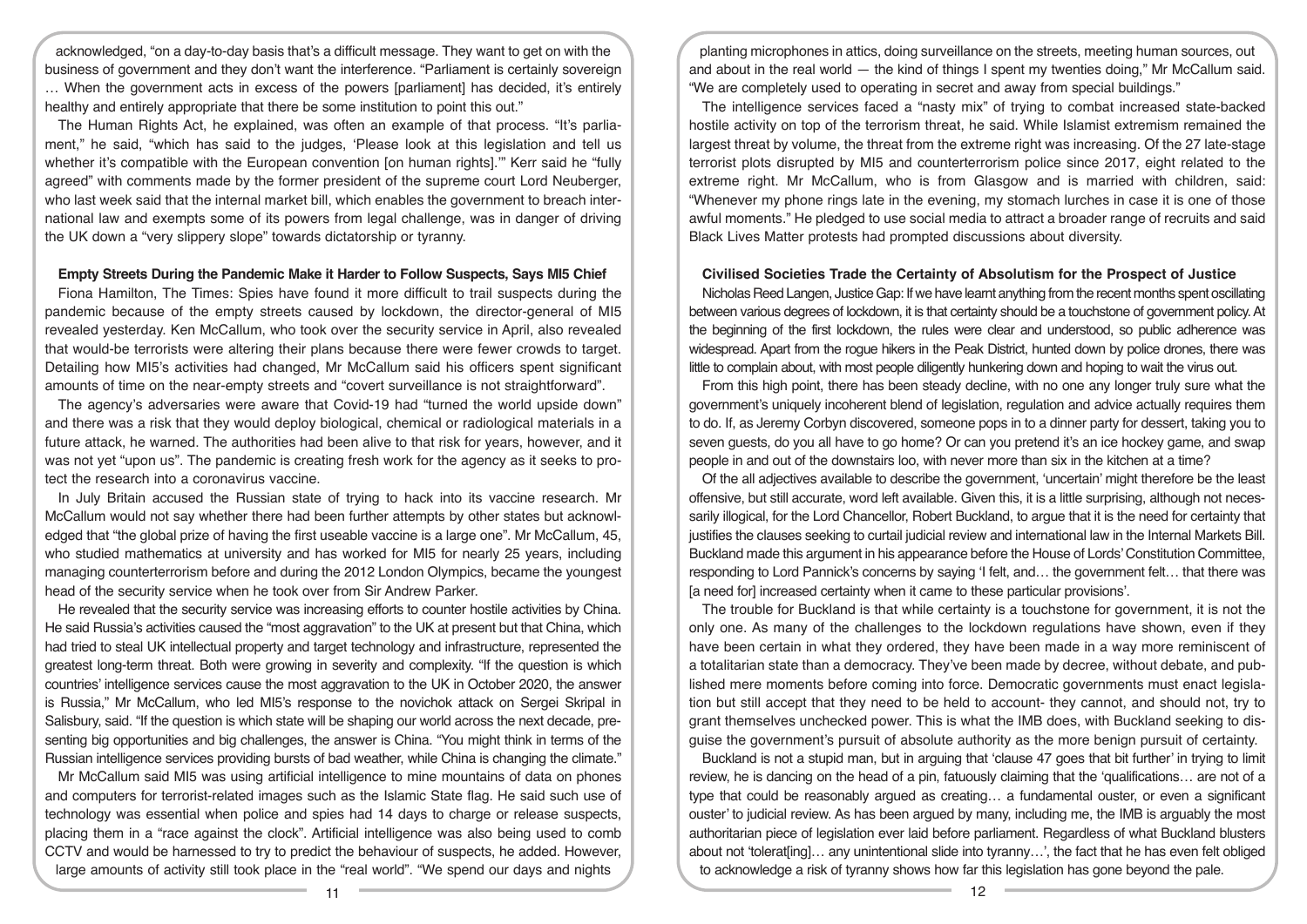Little more exemplifies the need for judicial review than the current state of our prisons. Earlier this week, the Prison Reform Trust wrote to the Lord Chancellor 'again', expressly drawing his attention to the 'rapidly developing situation in prisons in outbreaks of Covid-19'. Prisons were already in an alarming state before the pandemic, with the Prisons Inspectorate and the Howard League, among others, frequently drawing attention to the distressingly decrepit condition of the prison estate, the overcrowding of cells, and the ineffective rehabilitation programmes. Things have only got worse. Prisoners have been consistently detained in these same overcrowded cells for almost 24 hours a day, with food shoved under their doors, while they are deprived of meaningful contact with their friends and family. Prisoners are instead forced to rely on pixelated versions of their family, facing the endless frustration of dropped calls and interrupted signals, assuming that they already have the technology to contact them in the first place.

Meanwhile, for any prisoners with the audacity to show symptoms, the conditions become even more appalling, with the Prison Reform Trust reporting that 'a small number of symptomatic prisoners had been isolated in their cells without any opportunity to come out for a shower or exercise for up to 14 days'. If the government were found to be locking up dogs without letting them be cleaned or exercised, the public outrage would be overwhelming, and it would lead to the government once more reversing the vast edifice of the state, and heading in the opposite direction. Instead, because those affected are either prisoners or convicts, there is little to no public concern. Indeed, the greatest public outcry has been against those judges who have been taking into account the conditions in prisons when sentencing and reducing the length of sentence accordingly. Given this, and the public's dissatisfaction with the government already, it's hardly a surprise Johnson's not putting his neck on the line for prisoners.

In theory, the government had promised to remedy this lamentable to state of affairs by arranging for the early release of some, less dangerous criminals. Many countries took this approach, including the notoriously felon-phobic United States, improving the prospects of prisoners being treated humanely, and minimising the risk of the coronavirus spreading rampantly throughout prisons. Such an approach was not adopted by the UK's government, who, while identifying up to 4000 prisoners suitable for early release, only released 275 before suspending the programme in August. It took the Howard League's threatening of judicial review proceedings for the government to fully disclose its guidance for the scheme in April, and after the League withdrew its threat of legal action, the early release scheme ground to a halt once more.

There is plenty of certainty in these circumstances. The rules confining prisoners to their cells and banning prisoners from receiving visitors are perfectly transparent, but that does not make them any more just. It is by virtue of judicial review claims, like those filed on behalf of the children who have been deprived of any contact with their parents, that justice is provided. If the courts were prevented from considering the human rights of prisoners, much as the IBM prevents them from considering human rights in the context of the internal market, it could not be justified simply because the government wants 'as much certainty as possible', as Buckland's logic would have it. Instead, by forcing the courts to look away from such violations and perhaps give their imprimatur to them, it creates a Potemkin system of law, where the facade of legitimacy conceals the rot of injustice.

Judicial review is not an cure for all ills. The human intelligence bill currently before parliament shows this, permitting the security services to commit crimes lawfully- up to and including, its critics argue, torture and murder. Anyone affected by such crimes will find little meaningful redress in the courts. Yet despite this, judicial review is invaluable in holding governments to account, precisely because it introduces uncertainty. A government that does not have to face up to its actions is a government that becomes sloppy, willing to cut corners because it's easy, and no one can tell them otherwise. Johnson's government doesn't need any help on this front. This is why we need the courts.

Civilised societies trade the certainty of absolutism for the prospect of justice.

#### **Falling Over Backwards, if at all: The "Slip" Rule and its Application**

Allen Worwood, Becket Chambers: Every now and then, a court may make an "error" when giving judgment and making an order. There are circumstances where the judgment or order can be amended without giving notice to the other side and without the need for another hearing, but parties must be careful to ensure any amendments reflect the original intention of the court at the time the judgment and the order were given.

The "slip" rule: It is a widely known but often-misunderstood part of the CPR, but per CPR 40.12, in relation to judgments and/or orders that have been sealed, the following can apply if necessary: 40.12 (1) The court may at any time correct an accidental slip or omission in a judgment or order. (2) A party may apply for a correction without notice.

It is vital to note that the sole purpose of the rule is to allow amendments to be made to judgments and orders that are the result of typographical errors or any accidental omissions: it does not give parties scope to attempt to insert any further clauses into a judgment and order that did not reflect the thinking and the intention of the court at the time the judgment and order were given. Any substantive mistake (i.e. a mistake of law) may only be rectified by way of appeal under CPR 52 (although where the order or judgment has not yet been sealed, the Judge retains a power of review per CPR 40.3(1)).

This distinction was evident in Bristol-Myers Squibb Co v Baker Norton Pharmaceuticals Inc [2001] EWCA Civ 414 and more recently in Vucicevic & Anor v Aleksic & Ors [2020] EWHC 2236 (CH), where the applicant sought to amend an earlier order from 2007 to insert the details of the property (for land registration purposes in Montenegro) which was subject of the litigation. The court refused the application, stating that they were not asked to determine the exact details of the property for the purposes of land registration at the original hearing. In coming to their decision in Vucicevic, the court used the term "additional thoughts" (borrowed from Santos-Albert v Ochi [2018] EWHC 1277 (Ch) in justifying their decision; i.e. it was ruled that the slip rule is only applicable to give effect to the court's "first thoughts or intentions" at the time of making the order. The rule's narrow application was seen also in Re A (a Child) [2014] EWCA Civ 871, where it was ruled that the slip rule cannot be used to correct findings of fact made in the judgment and not recited or set out in the order.

Finally, a Judge can use the slip rule to make a correction to give effect to the court's intention at the time, even where the slip itself came from the accidental omission of counsel during the hearing and in drafting the order, per Riva Bella SA v Tamsen Yachts GmbH [2011] EWHC 2338 (Comm) [22-23].

Procedure: Per CPR 40BPD.4, where there is an accidental slip or omission in a judgment or order, a party can apply for it to be corrected. The application notice itself can be as informal as a letter to the court simply describing the error and setting out the correction sought. The application can be granted without the need for a hearing if either: • The applicant requests for it to be dealt with without a hearing; • Where there is consent from both parties; or • Where the court considers that a hearing would not be required.

The Judge can deal with the application without notice if the error is obvious, or they may direct that notice is given to the other party or parties. If the application is opposed, then it should be requested for it to be listed before the Judge who originally gave the judgment and order. In short, if you receive a judgment or order that appears to have a notable error in it, don't panic! It is more likely than not that the error in question can be resolved quickly without the need for another hearing.